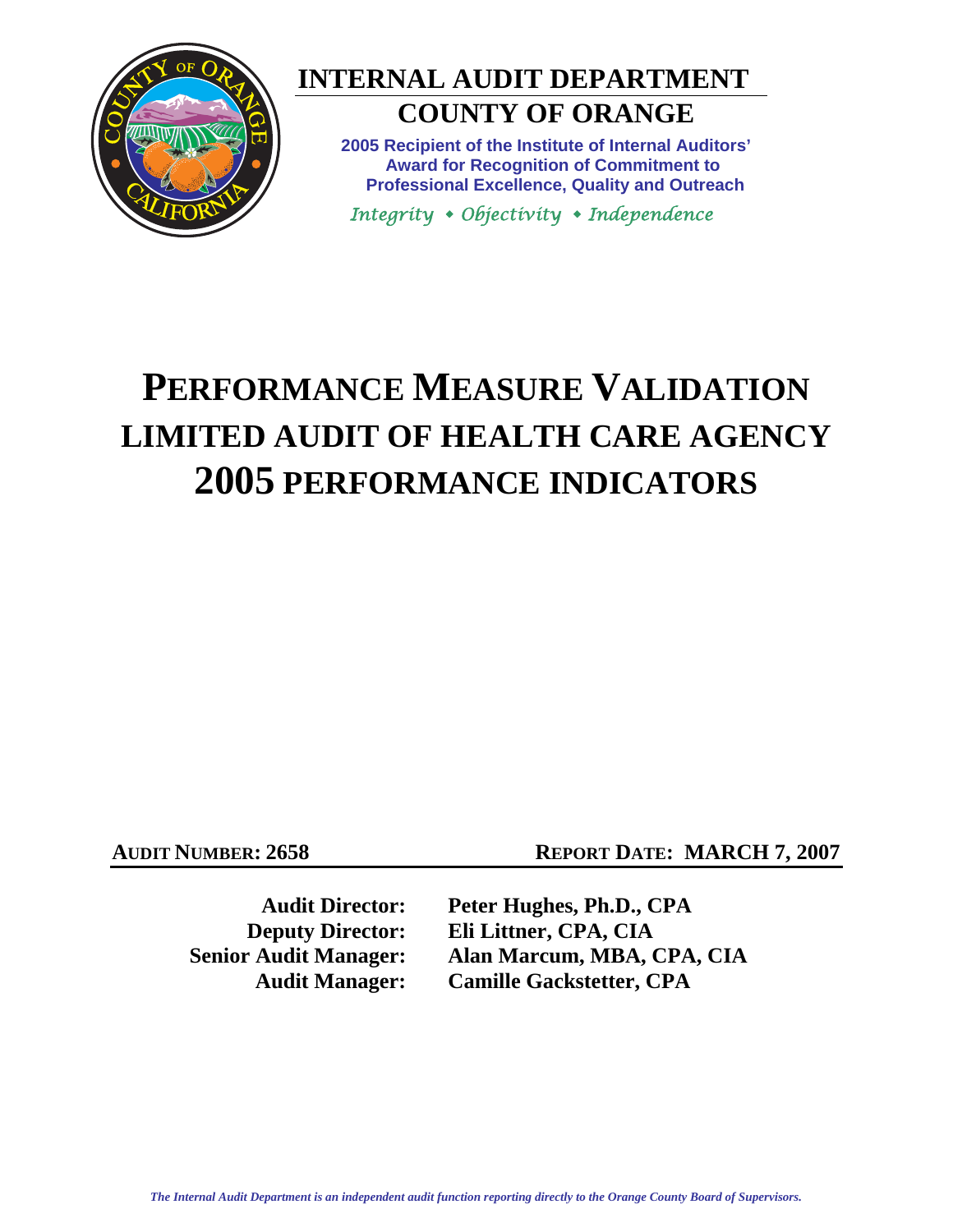#### **PERFORMANCE MEASURE VALIDATION LIMITED AUDIT OF HEALTH CARE AGENCY 2005 PERFORMANCE INDICATORS**

### **TABLE OF CONTENTS**

| DETAILED OBSERVATIONS, RECOMMENDATIONS AND |  |
|--------------------------------------------|--|
|                                            |  |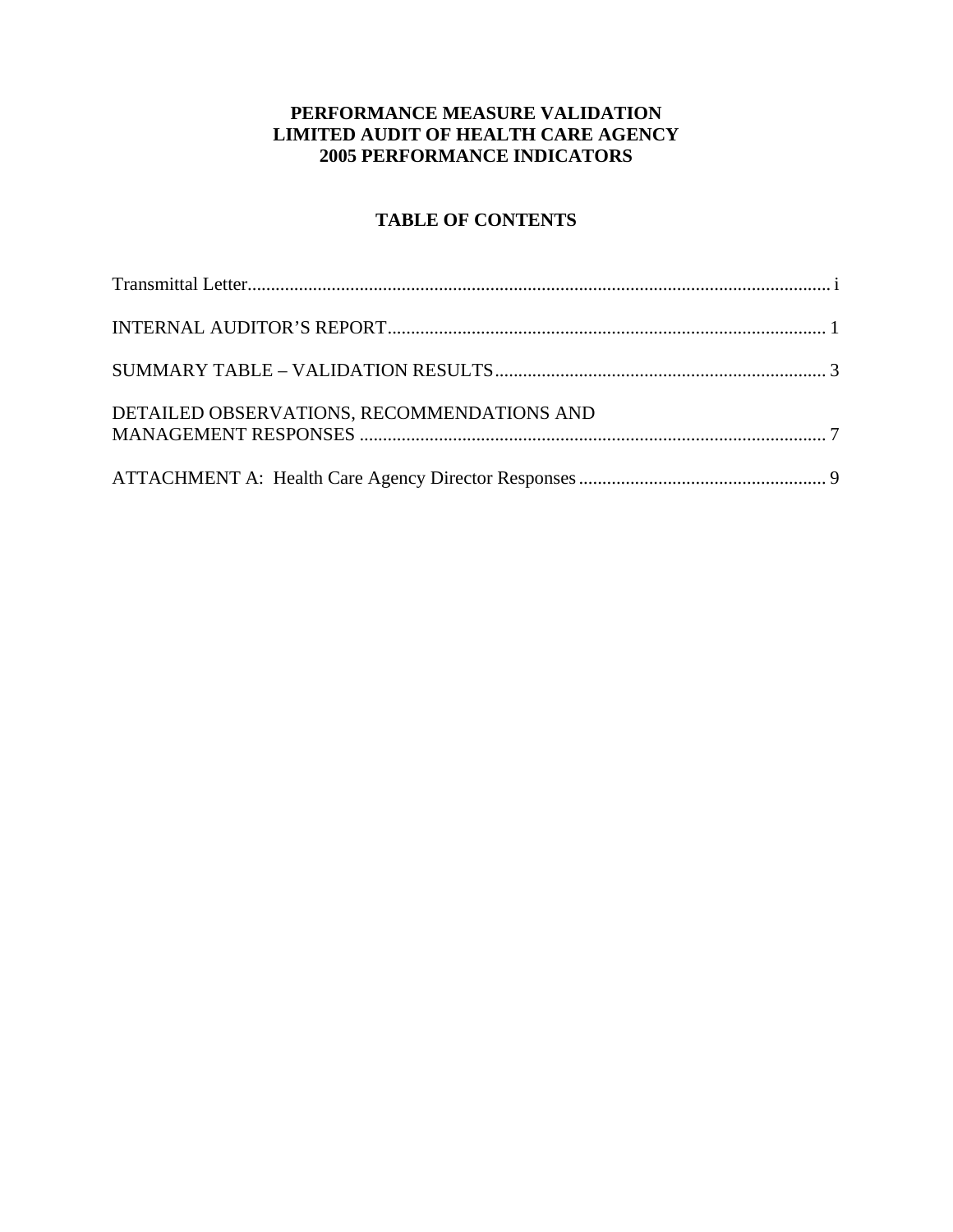<span id="page-2-0"></span>

## COUNTY OF ORANGE  **INTERNAL AUDIT DEPARTMENT 2005 Recipient of the Institute of Internal Auditors'**

 **Award for Recognition of Commitment to Professional Excellence, Quality and Outreach** 

### *Integrity Objectivity Independence*

 **CPA, CIA, CFE, CFS, CISA CPA, CIA MBA, CPA, CIA, CFE CPA, CIA, CGFM DEPUTY DIRECTOR** 

**ELI LITTNER MICHAEL J. GOODWIN ALAN MARCUM AUTUMN MCKINNEY**

**Office of the Director DR. PETER HUGHES** Ph.D., MBA, CPA, CIA, CFE, CITP

> MAILING ADDRESS: 400 CIVIC CENTER DRIVE WEST BUILDING 12, ROOM 232 SANTA ANA, CALIFORNIA 92701

TELEPHONE: (714) 834-5475 FAX: (714) 834-2880 EMAIL: peter.hughes@iad.ocgov.com WEBSITE: www.ocgov.com/audit/

**Transmittal Letter** 

Audit No. 2658

March 7, 2007

| TO: | Juliette A. Poulson, Director |
|-----|-------------------------------|
|     | <b>Health Care Agency</b>     |

FROM: Peter Hughes, Ph.D., CPA, Director Internal Audit Department

SUBJECT: Performance Measure Validation

We have completed our Limited Audit of Health Care Agency's Performance Indicators for the 2005 Results included in the 2006 Business Plan. The final Internal Auditor's Report is attached along with your responses to our recommendations.

In developing our PMV audit process, we benchmarked with Maricopa County, Arizona Internal Audit Department's Performance Measure Certification program. Maricopa County has been conducting their certification program for over five years and has received several awards and has been referred to as the "gold standard" of performance measurement auditing by the Government Accounting Standards Board (GASB). Our approach closely mirrors the award winning approach developed by the Maricopa County Internal Audit Department.

**Please note**, beginning in January 2005, we implemented a more structured and rigorous Follow-Up Audit process in response to recommendations and suggestions made by the Audit Oversight Committee (AOC) and the Board of Supervisors (BOS). As a matter of policy, our first Follow-Up Audit will now begin no later than six months upon the official release of the report. The AOC and BOS expect that audit recommendations will typically be implemented within six months and often sooner for significant and higher risk issues. Our second Follow-Up Audit will now begin at 12 months from the release of the original report, by which time all audit recommendations are expected to be addressed and implemented. However, we will not perform our follow-up until the next Business Plan cycle.

At the request of the AOC, we are to bring to their attention any audit recommendations we find still not implemented or mitigated after the second Follow-Up Audit. The AOC requests that such open issues appear on the agenda at their next scheduled meeting for discussion.

We will provide a Follow-Up Audit Report Form to you; this template should be completed as our audit recommendations are implemented. When we perform our Follow-Up Audit by the next Business Plan cycle, we will need to obtain the completed document to facilitate our review.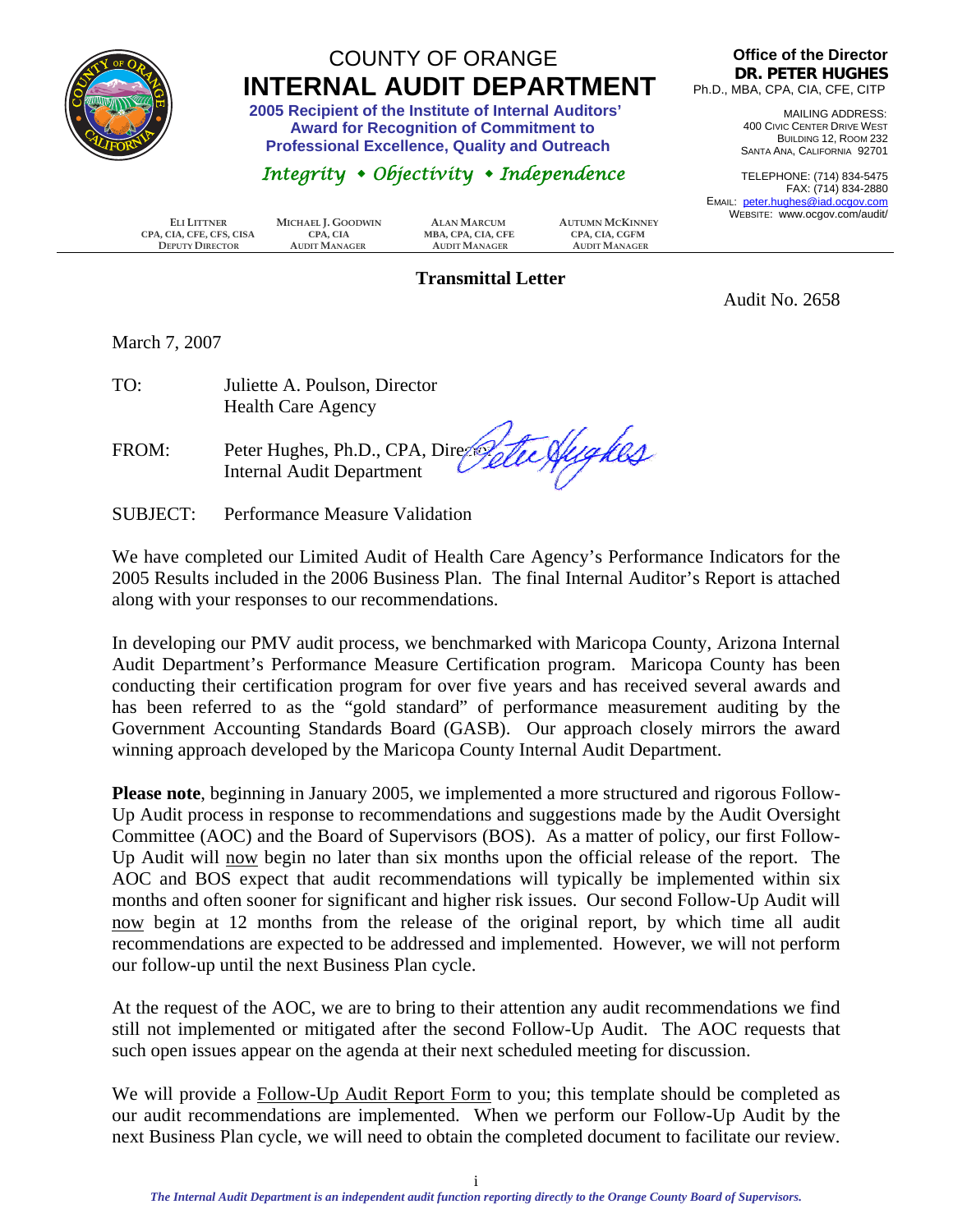*Juliette A. Poulson, Health Care Agency March 7, 2007 Page ii* 

As the Director of Internal Audit, I now submit a monthly audit status report to the Board of Supervisors (BOS) where I detail any material and significant audit findings released in reports during the prior month and the implementation status of audit recommendations as disclosed by our Follow-Up Audits. Accordingly, the results of this audit will be included in a future status report to the BOS.

As always, the Internal Audit Department is available to partner with Health Care Agency management and staff so they can successfully implement or mitigate difficult audit recommendations. The Health Care Agency Director is free to call me should she wish to discuss any aspect of our audit report or recommendations.

Additionally, we will be forwarding to the Health Care Agency a Customer Survey of Audit Services for completion. The Health Care Agency will receive the survey shortly after the distribution of this report. We appreciate the courtesy and cooperation of the Health Care Agency staff during our review.

Attachment

Other recipients of this report: Members, Board of Supervisors Members, Audit Oversight Committee Thomas G. Mauk, County Executive Officer William Mahoney, Deputy CEO, Government and Public Services David Riley, Assistant Director, HCA Steve Franks, Deputy Agency Director, HCA Financial & Administrative Services David Thiessen, Chief, Quality Management, HCA Office of Information Foreperson, Grand Jury Darlene J. Bloom, Clerk of the Board of Supervisors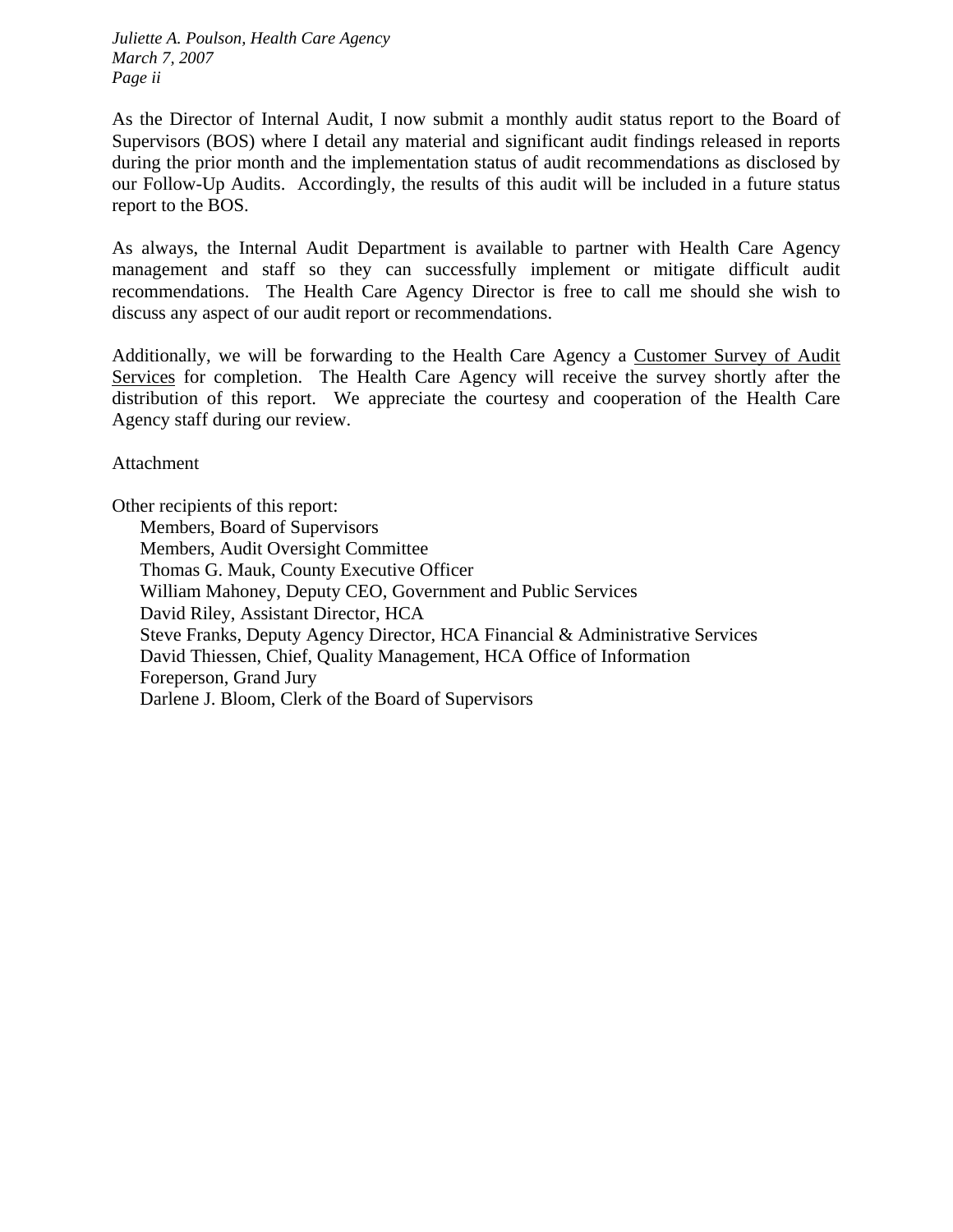<span id="page-4-0"></span>

## COUNTY OF ORANGE **INTERNAL AUDIT DEPARTMENT** 2005 Recipient of the Institute of Internal Auditors'

 **Award for Recognition of Commitment to Professional Excellence, Quality and Outreach** 

### *Integrity Objectivity Independence*

**CPA, CIA, CFE, CFS, CISA CPA, CIA CPA, CIA MBA, CPA, CIA, CFE CPA, CIA**, CGFM<br> **CPA, CIA CPA, CIA CPA, CIA CPA, CHA CPA CPA CIA**<br> **CPA CPA CPA CPA CPA CPA CPA CPA CPA CPA CPA CPA**  $D$ **EPUTY DIRECTOR** 

**ELI LITTNER MICHAEL J. GOODWIN ALAN MARCUM AUTUMN MCKINNEY**

#### **Office of the Director DR. PETER HUGHES** Ph.D., MBA, CPA, CIA, CFE, CITP

MAILING ADDRESS: 400 CIVIC CENTER DRIVE WEST BUILDING 12, ROOM 232 SANTA ANA, CALIFORNIA 92701

TELEPHONE: (714) 834-5475 FAX: (714) 834-2880 EMAIL: peter.hughes@iad.ocgov.com WEBSITE: www.ocgov.com/audit/

### **INTERNAL AUDITOR'S REPORT**

Audit No. 2658

March 7, 2007

TO: Juliette A. Poulson, Director Health Care Agency

SUBJECT: Performance Measure Validation

We have completed our Limited Audit of Health Care Agency's Performance Indicators for the 2005 Results included in the 2006 Business Plan. Our audit included obtaining an understanding of the methodology in place for collecting and reporting Performance Indicator Results by interviewing key personnel, observations, and reviewing source documentation. Our audit scope did not include an assessment of the appropriateness of your Performance Indicators based on your mission, goals and objectives.

We have initiated our PMV audits at the request of the Audit Oversight Committee. Our approach is to review performance measure results, assign validation ratings, report conclusions, and make recommendations. Our validation program is designed to provide assurance to the Board of Supervisors, the County Executive Officer, and you and other stakeholders that reported Performance Indicators are reliable and can be utilized in decision making covering Government resources with confidence.

In developing our PMV audit process we benchmarked with Maricopa County, Arizona Internal Audit Department's Performance Measure Certification program. Maricopa County has been conducting their certification program for over five years and has received several awards and has been referred to as the "gold standard" of performance measurement auditing by the Government Accounting Standards Board (GASB). Our approach closely mirrors the award winning approach developed by the Maricopa County Internal Audit Department.

We conducted our audit in accordance with the Standards for the Professional Practice of Internal Auditing established by the Institute of Internal Auditors.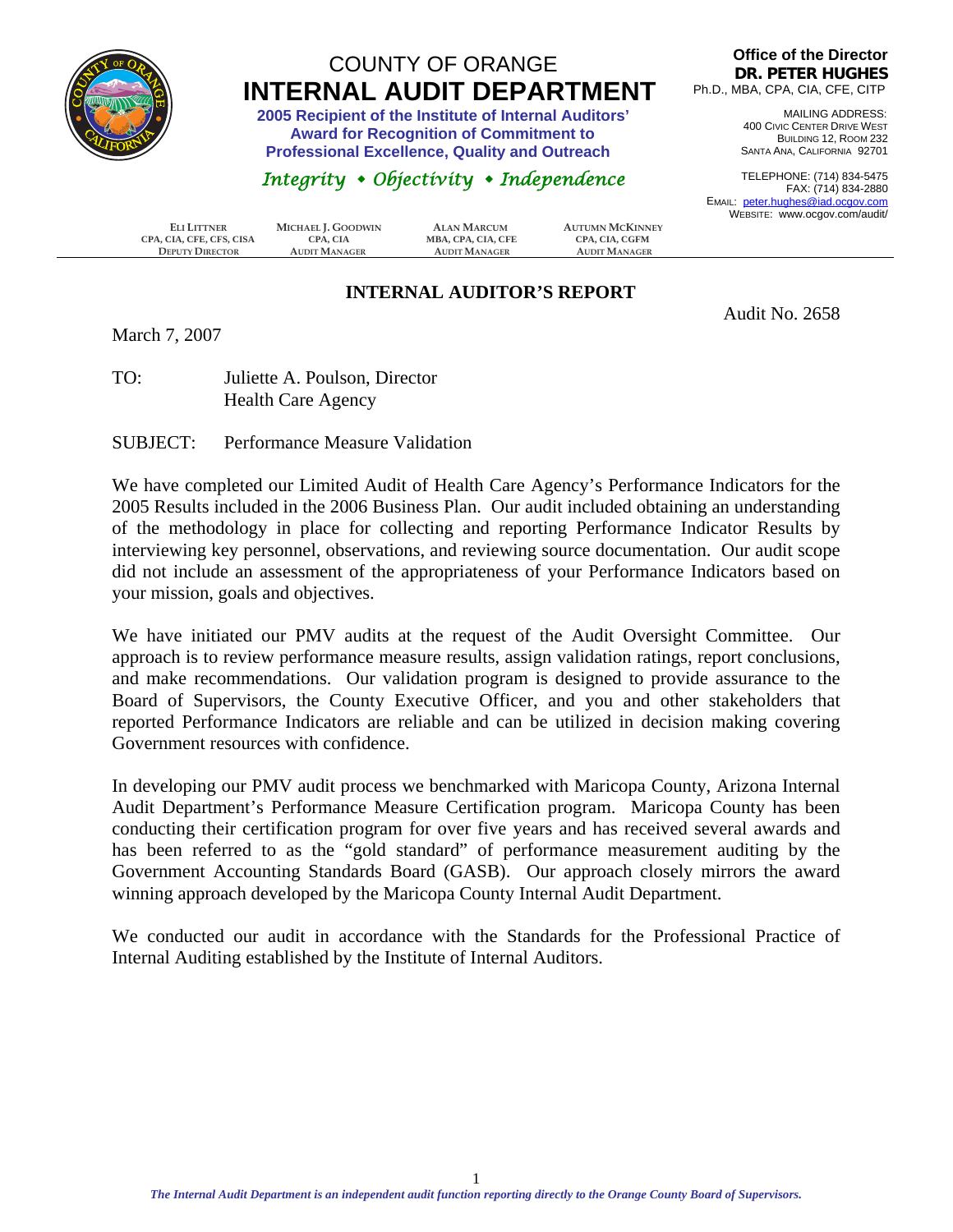*Juliette A. Poulson, Health Care Agency March 7, 2007 Page 2* 

For each Performance Indicator tested, we reported the results using one of the three Rating Definitions shown below.

| <b>Rating Definitions</b> |                                             |  |  |  |
|---------------------------|---------------------------------------------|--|--|--|
| *****<br>5 Star           | We found adequate supporting documentation. |  |  |  |
| ****<br>4 Star            | We found adequate supporting documentation  |  |  |  |
|                           | with some recommendations for improvement.  |  |  |  |
| ***<br>3 Star             | We noted opportunities for improvement.     |  |  |  |

Based on our audit of the 2005 Results reported in your 2006 Business Plan, we rated 87 percent of your reported Performance Indicator Results as 5 Star. We tested fifteen (15) Performance Indicator Results and rated thirteen (13) as 5 Star and two (2) as 4 Star. On page 3 we have provided a table (Summary Table – Validation Results) that lists for each Performance Indicator, the reported results, and our rating of the accuracy of Health Care Agency results. For the Performance Indicator Results that were rated a 4 Star, we have provided detail of these, along with recommendations for enhancements over the gathering and reporting of the Performance Indicator Results in the Detailed Observations, Recommendations and Management Responses section of this report.

We appreciate the courtesy and cooperation extended to us during the audit by the personnel of the Health Care Agency. If we can be of further assistance, please contact me or Eli Littner, Deputy Director at (714) 834-5899 or Alan Marcum, Audit Manager, at (714) 834-4119.

Respectfully Submitted,

Peter Hughes, PA.D., CPA Director, Internal Audit

Distribution Pursuant to Audit Oversight Committee Procedure No. 1: Members, Board of Supervisors Members, Audit Oversight Committee Thomas G. Mauk, County Executive Officer William Mahoney, Interim Deputy CEO, Government and Public Services David Riley, Assistant Director, HCA Steve Franks, Deputy Agency Director, HCA Financial & Administrative Services David Thiessen, Chief, Quality Management, HCA Office of Information Foreperson, Grand Jury Darlene J. Bloom, Clerk of the Board of Supervisors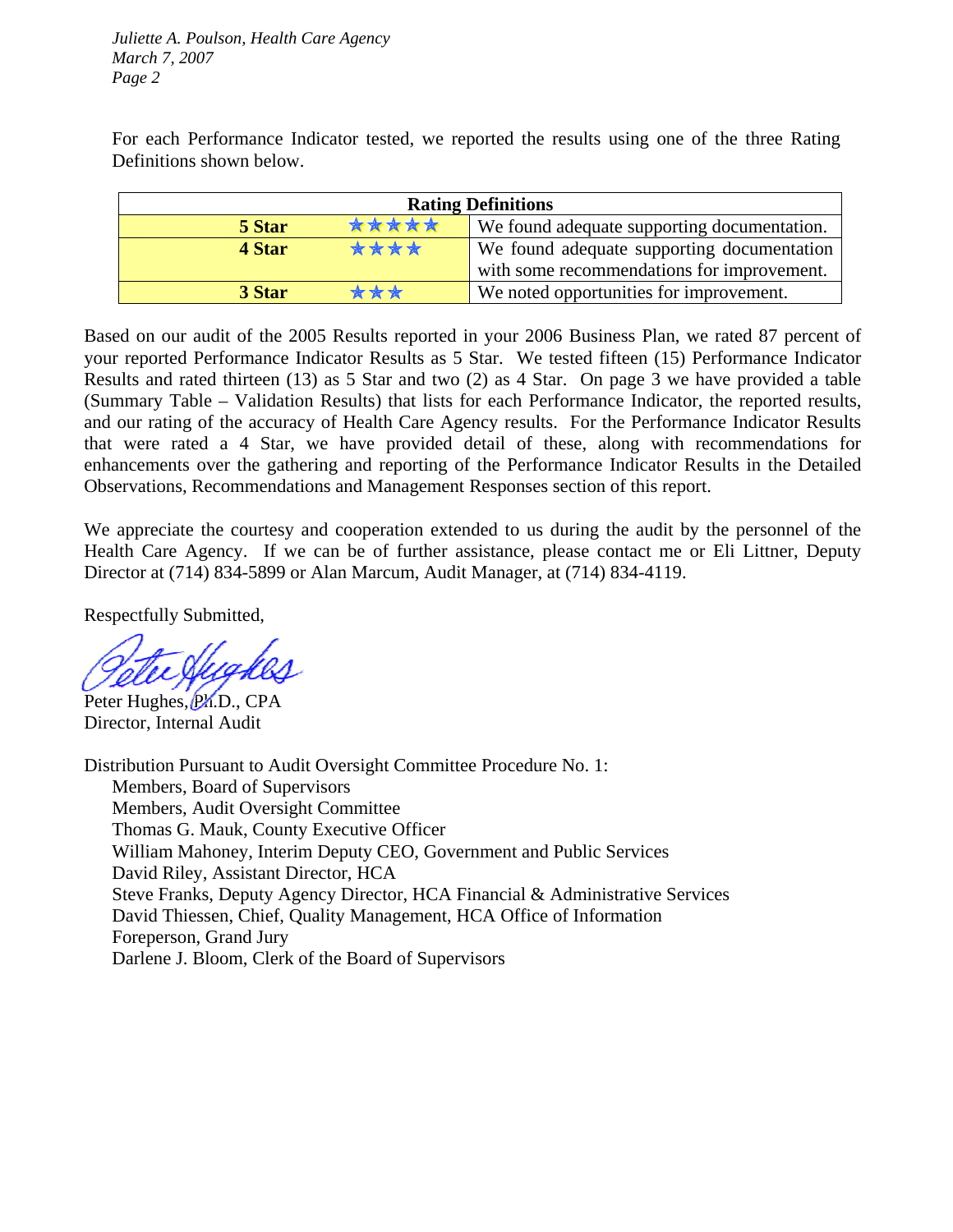<span id="page-6-0"></span>

| <b>Health Care Agency 2005 Results Stated</b>                                                                                                                                                                                                                                                                                                                                                                                                                                                                                  |                                                                                                                                                                                                                                                                                                                         | <b>Internal Audit Validation</b>                |                |               |
|--------------------------------------------------------------------------------------------------------------------------------------------------------------------------------------------------------------------------------------------------------------------------------------------------------------------------------------------------------------------------------------------------------------------------------------------------------------------------------------------------------------------------------|-------------------------------------------------------------------------------------------------------------------------------------------------------------------------------------------------------------------------------------------------------------------------------------------------------------------------|-------------------------------------------------|----------------|---------------|
| <b>Performance Indicators</b>                                                                                                                                                                                                                                                                                                                                                                                                                                                                                                  | <b>Results</b>                                                                                                                                                                                                                                                                                                          | (Highest Rating<br>Possible)<br>5 Star<br>***** | 4 Star<br>**** | 3 Star<br>*** |
| 1. By October 31, 2005, HCA<br>will work with University<br>of California at Irvine and<br>California State University,<br>Fullerton to develop a<br>program to reduce binge<br>drinking in college students.<br>(HCA 2005 Business Plan,<br>p. 22)                                                                                                                                                                                                                                                                            | HCA, in collaboration with<br>University of California Irvine and<br>California State University,<br>Fullerton, developed a plan and<br>began implementing the Campus-<br><b>Community Alcohol Management</b><br>Project (CCAMP) to reduce binge<br>drinking among college students.<br>(HCA 2006 Business Plan, p. 34) |                                                 |                |               |
| 2. By June 30, 2006, HCA will<br>increase the number of<br>permanent housing<br>opportunities for<br>individuals with mental<br>illness or who are multiply<br>diagnosed by obtaining 25<br>new Shelter Plus Care<br>Housing Certificates.<br>(HCA 2005 Business Plan,<br>p. 22)                                                                                                                                                                                                                                               | HCA provided 25 new housing<br>certificates for individuals with<br>mental illness.<br>(HCA 2006 Business Plan, p. 34)                                                                                                                                                                                                  |                                                 |                |               |
| 3. By December 30, 2005,<br>HCA will establish an<br><b>Orange County</b><br><b>Immunization Registry</b><br>through Public Health<br>Children's clinics,<br>community clinics, and<br>private sector immunization<br>providers' participation in<br>the Los Angeles-based<br>Southern California<br>Immunization Registry.<br>HCA will integrate four<br>Public Health children's<br>clinics, three community<br>clinics and one large private<br>sector provider into the<br>registry.<br>(HCA 2005 Business Plan,<br>p. 22) | Four Public Health family health<br>clinics, three community clinics<br>and one private provider were<br>integrated into the Orange County<br>Immunization Registry.<br>(HCA 2006 Business Plan, p. 34)                                                                                                                 |                                                 |                |               |

## **SUMMARY TABLE – VALIDATION RESULTS**

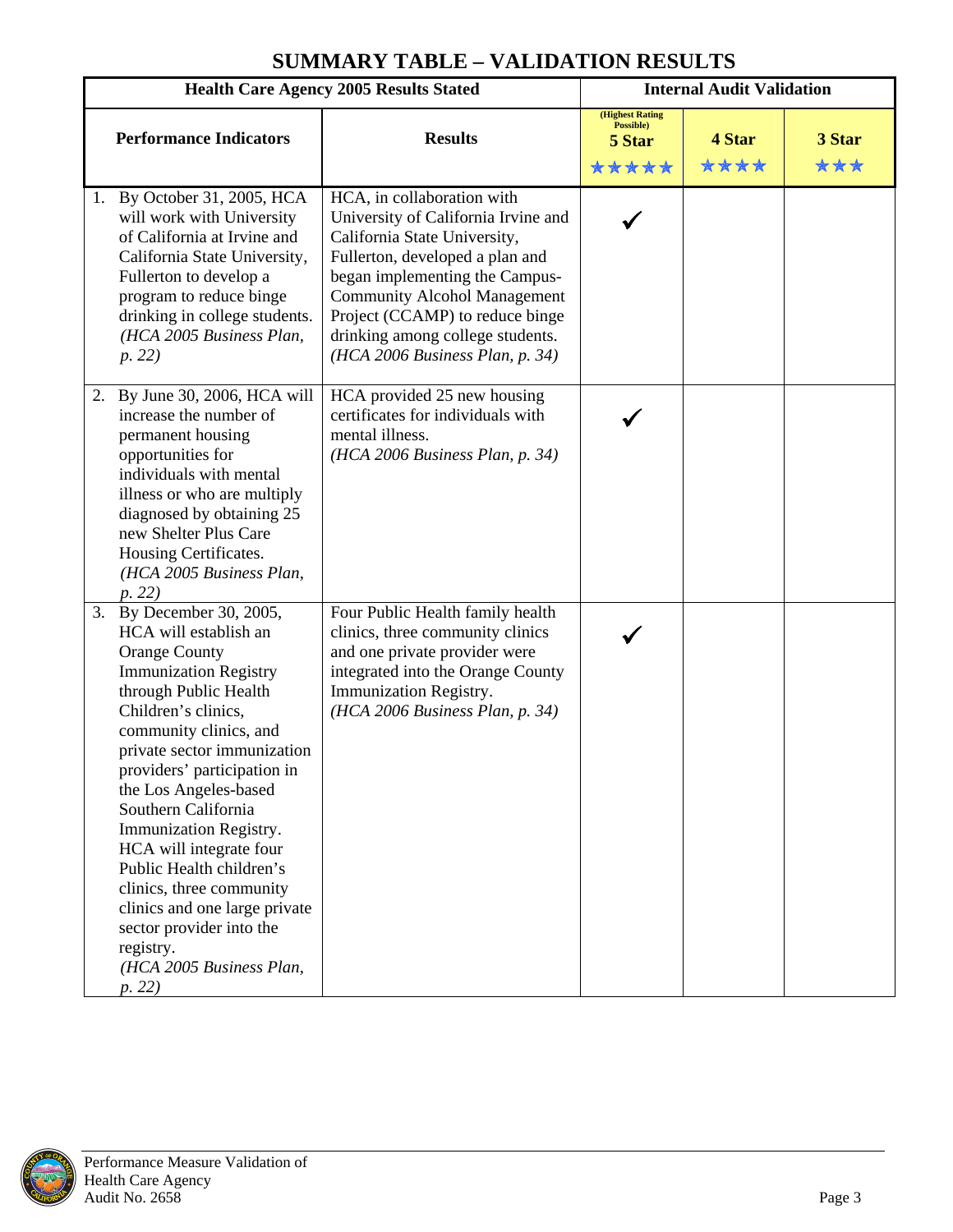| <b>Health Care Agency 2005 Results Stated</b> |                                                                                                                                                                                                                                                                                                                                             | <b>Internal Audit Validation</b>                                                                                                                                                                                                                                                                         |                                                        |                          |               |
|-----------------------------------------------|---------------------------------------------------------------------------------------------------------------------------------------------------------------------------------------------------------------------------------------------------------------------------------------------------------------------------------------------|----------------------------------------------------------------------------------------------------------------------------------------------------------------------------------------------------------------------------------------------------------------------------------------------------------|--------------------------------------------------------|--------------------------|---------------|
|                                               | <b>Performance Indicators</b>                                                                                                                                                                                                                                                                                                               | <b>Results</b>                                                                                                                                                                                                                                                                                           | <b>(Highest Rating</b><br>Possible)<br>5 Star<br>***** | 4 Star<br>****           | 3 Star<br>*** |
|                                               | 4. By June 30, 2006, in<br>collaboration with<br>community partners, HCA<br>will develop and implement<br>strategies to raise awareness<br>about the physical and<br>emotional impact of<br>violence on children and<br>develop and promote<br>effective prevention and<br>intervention strategies.<br>(HCA 2005 Business Plan,<br>p. 22)   | In collaboration with community<br>partners, HCA developed and<br>implemented strategies to raise<br>awareness about the physical and<br>emotional impact of violence on<br>children and develop and promote<br>effective prevention and<br>intervention strategies.<br>(HCA 2006 Business Plan, p. 34)  |                                                        |                          |               |
|                                               | 5. By June 30, 2006, in<br>conjunction with Latino<br>Health Access, HCA will<br>develop a pilot project to<br>demonstrate the<br>effectiveness of the<br><b>Community Health Worker</b><br>model with Spanish-<br>speaking patients who are<br>dually-diagnosed with<br>diabetes and mental illness.<br>(HCA 2005 Business Plan,<br>p. 22) | HCA, in conjunction with Latino<br>Health Access developed a pilot<br>project to demonstrate the<br>effectiveness of the Community<br>Health Worker model with<br>Spanish-speaking patients who are<br>dually diagnosed with diabetes and<br>mental illness.<br>(HCA 2006 Business Plan, p. 34)          |                                                        |                          |               |
|                                               | California Children<br>6.<br>Services (CCS) will<br>facilitate access to Medical<br>Therapy (MTU) services by<br>offering appointments to at<br>least 75% of clients for ini-<br>tial evaluation within two<br>weeks of the date MTU<br>accepts a referral.<br>(HCA 2005 Business Plan,<br>p. 23)                                           | The implementation of the<br>Appointment Pro Scheduling<br>Software Program has improved<br>staff efficiency in scheduling<br>therapy appointments. Eighty<br>percent of new referrals were<br>offered an evaluation appointment<br>within two weeks of the referral.<br>(HCA 2006 Business Plan, p. 34) |                                                        | (Finding #1)<br>on p. 7) |               |
|                                               | 7. CCS will ensure that 95%<br>of all CCS/Healthy Family<br>Program Service<br>Agreements that are mailed<br>out are completed and<br>returned.<br>(HCA 2005 Business Plan,<br>p. 23)                                                                                                                                                       | The California Children's Services<br>Program received 99% return rate<br>for completed CCS/Healthy<br>Family Program Service<br>Agreements.<br>(HCA 2006 Business Plan, p. 34)                                                                                                                          |                                                        | (Finding #2)<br>on p. 7) |               |

## **SUMMARY TABLE – VALIDATION RESULTS**

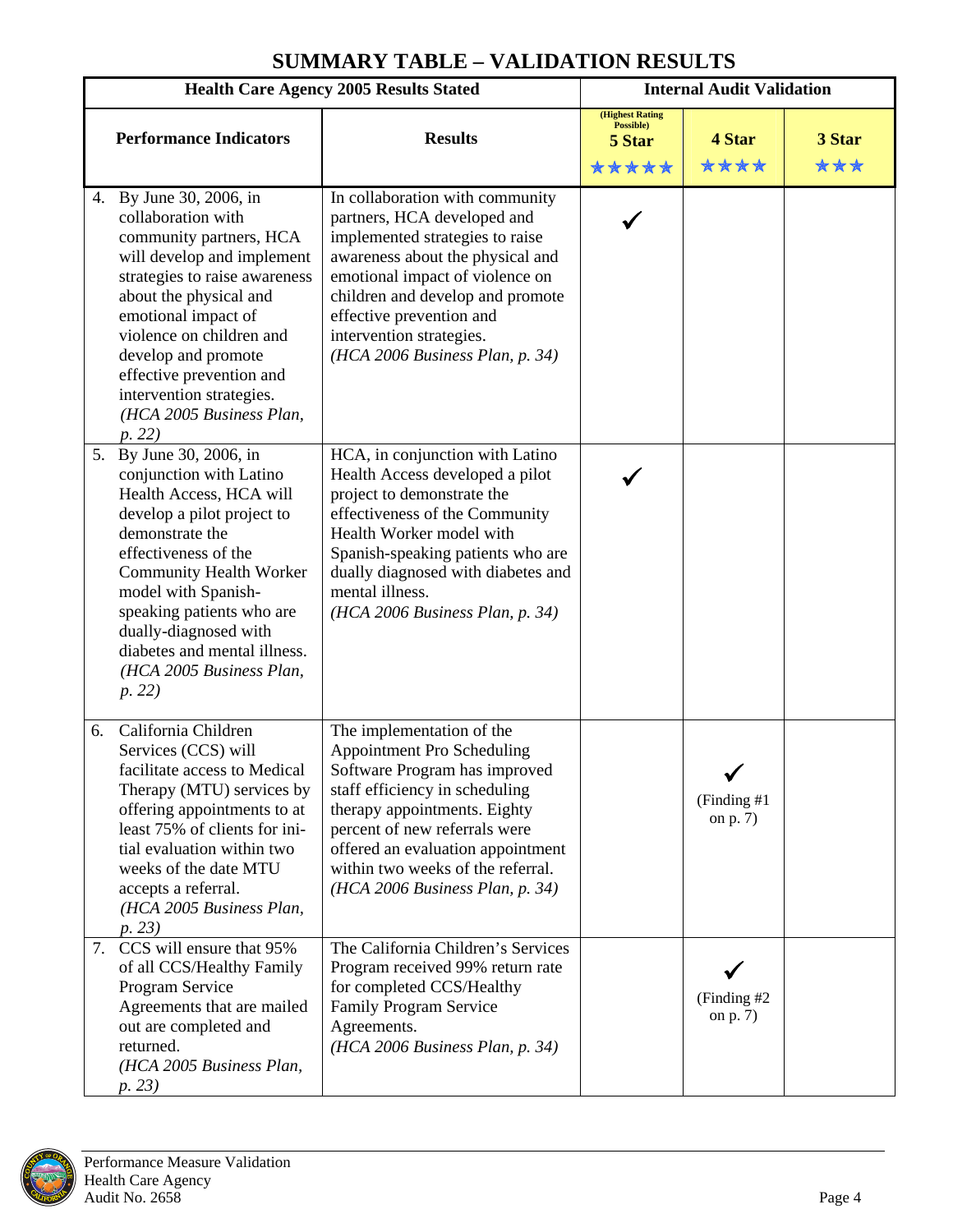|                                                                                                                                                                                                                                                                                                                                                          | <b>Health Care Agency 2005 Results Stated</b>                                                                                                                                                                                                                         |                                                 | <b>Internal Audit Validation</b> |               |
|----------------------------------------------------------------------------------------------------------------------------------------------------------------------------------------------------------------------------------------------------------------------------------------------------------------------------------------------------------|-----------------------------------------------------------------------------------------------------------------------------------------------------------------------------------------------------------------------------------------------------------------------|-------------------------------------------------|----------------------------------|---------------|
| <b>Performance Indicators</b>                                                                                                                                                                                                                                                                                                                            | <b>Results</b>                                                                                                                                                                                                                                                        | (Highest Rating<br>Possible)<br>5 Star<br>***** | 4 Star<br>****                   | 3 Star<br>*** |
| By June 30, 2006, HCA<br>8.<br>will serve 100 residents of<br>Orange County in a Driving<br>Under the Influence Drug<br>Court, in partnership with<br>Superior/Harbor Justice<br>Center, Probation<br>Department, Public<br>Defender's Office, Office<br>of the District Attorney and<br>the Sheriff's Department.<br>(HCA 2005 Business Plan,<br>p. 23) | Over 140 individuals have<br>received alcohol prevention<br>services in the Driving Under the<br>Influence Court system.<br>(HCA 2006 Business Plan, p. 34)                                                                                                           |                                                 |                                  |               |
| By June 30, 2006, HCA<br>9.<br>will implement and operate<br>a Dependency Drug Court<br>by partnering with Juvenile<br>Court, Social Services<br>Agency, County Counsel<br>and the Public Defenders<br>Office.<br>(HCA 2005 Business Plan,<br>p. 23)                                                                                                     | HCA successfully implemented a<br>Drug Dependency Court.<br>(HCA 2006 Business Plan, p. 3)                                                                                                                                                                            |                                                 |                                  |               |
| 10. By June 30, 2006,<br>Environmental Health will<br>develop an educational<br>brochure that will discuss<br>food handling safety<br>guidelines for traditional<br>Vietnamese foods.<br>(HCA 2005 Business Plan,<br>p. 23)                                                                                                                              | Environmental Health established<br>the "Fresh is Best Campaign" to<br>promote food safety for traditional<br>Vietnamese foods in collaboration<br>with community leaders, health<br>educators, academia and restaurant<br>owners.<br>(HCA 2006 Business Plan, p. 36) |                                                 |                                  |               |
| 11. Animal Care Services will<br>increase the number of<br>animal adoptions by 2%<br>over the previous year, pro-<br>portionate with the number<br>of impounds.<br>(HCA 2005 Business Plan,<br>p. 23)                                                                                                                                                    | Animal Care Services increased<br>animal adoptions by four percent.<br>(HCA 2006 Business Plan, p. 34)                                                                                                                                                                |                                                 |                                  |               |

## **SUMMARY TABLE – VALIDATION RESULTS**

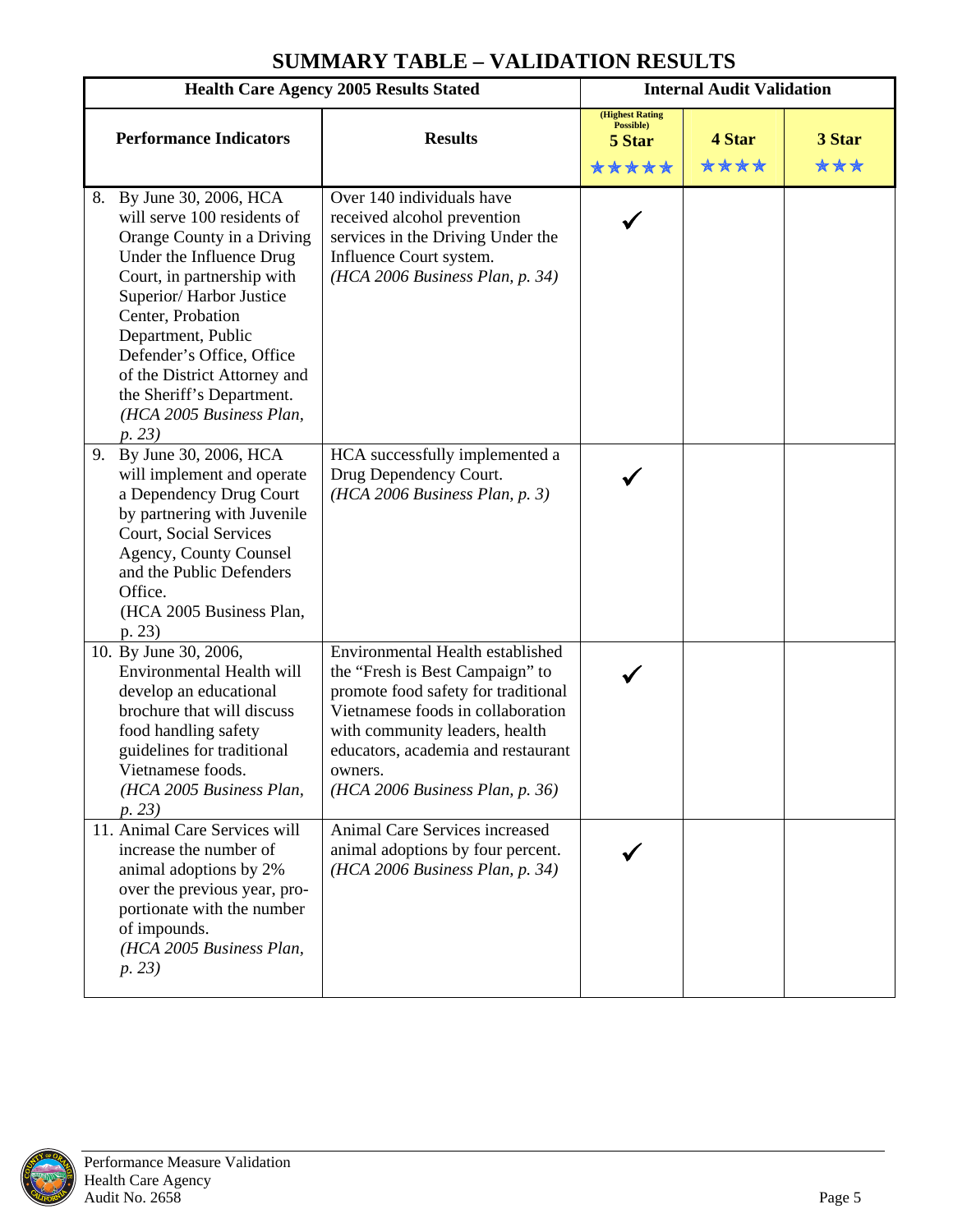| <b>Health Care Agency 2005 Results Stated</b>                                                                                                                                                                                                                  |                                                                                                                                                                                                               | <b>Internal Audit Validation</b>                        |                |               |
|----------------------------------------------------------------------------------------------------------------------------------------------------------------------------------------------------------------------------------------------------------------|---------------------------------------------------------------------------------------------------------------------------------------------------------------------------------------------------------------|---------------------------------------------------------|----------------|---------------|
| <b>Performance Indicators</b>                                                                                                                                                                                                                                  | <b>Results</b>                                                                                                                                                                                                | <b>(Highest Rating)</b><br>Possible)<br>5 Star<br>***** | 4 Star<br>**** | 3 Star<br>*** |
| 12. The Bioterrorism<br>Preparedness Program will<br>continue to develop and<br>implement disaster training<br>programs for Health Care<br>Agency personnel.<br>(HCA 2005 Business Plan,<br>p. 23)                                                             | The Bioterrorism Preparedness<br>Unit successfully conducted seven<br>disaster exercises to assist the<br>County's efforts to respond to a<br>natural or man-made disaster.<br>(HCA 2006 Business Plan, p. 3) |                                                         |                |               |
| 13. By June 30, 2006, the<br><b>Bioterrorism Preparedness</b><br>Program will conduct local<br>disaster exercises and<br>participate in a statewide<br>bioterrorism exercise.<br>(HCA 2005 Business Plan,<br>p. 23)                                            | The Bioterrorism Preparedness<br>Program assisted in the<br>development and implementation<br>of one statewide exercise as well<br>as one local bioterrorism exercise.<br>(HCA 2006 Business Plan, p. 34)     |                                                         |                |               |
| 14. By February 2005, HCA<br>will provide appropriate<br>health-related data for<br>inclusion in the 2004 Com-<br>munity Indicators Report.<br>(HCA 2005 Business Plan,<br>p. 24)                                                                              | The HCA provided health related<br>data to the Eleventh Annual<br>Conditions of Children Report and<br>the 2005 Community Indicators<br>Report.<br>(HCA 2006 Business Plan, p. 34)                            |                                                         |                |               |
| 15. By August 2005, in support<br>of the Children and<br>Families Commission, HCA<br>will provide appropriate<br>health-related data for<br>inclusion in the Eleventh<br>Annual Report on the<br>Conditions of Children.<br>(HCA 2005 Business Plan,<br>p. 24) | The HCA provided health related<br>data to the Eleventh Annual<br>Conditions of Children Report and<br>the 2005 Community Indicators<br>Report.<br>(HCA 2006 Business Plan, p. 34)                            |                                                         |                |               |

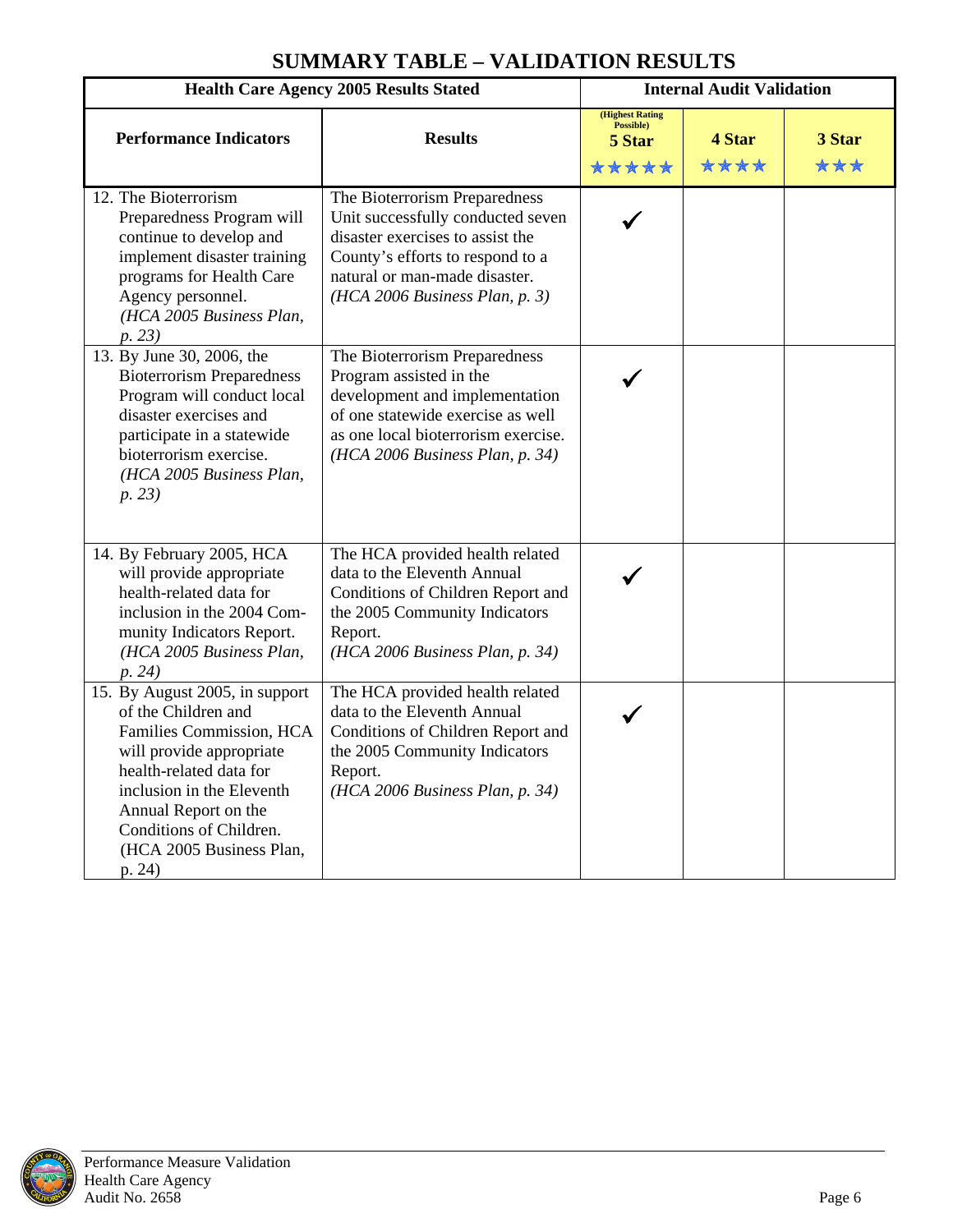#### <span id="page-10-0"></span>**DETAILED OBSERVATIONS, RECOMMENDATIONS AND MANAGEMENT RESPONSES**

#### **Finding No. 1 (4 Star)**

**Health Care Agency Performance Indicator:** California Children Services (CCS) will facilitate access to Medical Therapy (MTU) services by offering appointments to at least 75% of clients for initial evaluation within two weeks of the date MTU accepts a referral. (HCA 2005 Business Plan, p. 23)

**Health Care Agency Stated Results:** The implementation of the Appointment Pro Scheduling Software Program has improved staff efficiency in scheduling therapy appointments. Eighty percent of new referrals were offered an evaluation appointment within two weeks of the referral. (HCA 2006 Business Plan, p. 34)

The Board of Supervisors Internal Audit Department validation found that CCS was not able to provide supporting documentation for the stated result. We were informed that a former Chief Therapist destroyed the supporting documentation prior to terminating her employment with HCA because she thought it would not be useful to anyone. For this audit, California Children Services went back to their 2005 records and recreated the report they believe supported the 2005 result. However, the recreated report for 2005 resulted in 86.82%, 6.82% higher than the 80% result reported in the 2006 Business Plan. California Children Services explained that HCA management had requested the 2005 results sometime in October or November of 2005; therefore, the 80% result was not for the full year.

#### **Recommendation No. 1**

We recommend that HCA ensure supporting documents are retained for all results reported in Business Plans.

#### **Health Care Agency Response: Concur**

The Health Care Agency will classify documents supporting results cited in the Business Plan as "General Reference Files" under the County Records Control Schedule. On March 2, 2007, the Health Care Agency informed its managers of this designation with instructions to preserve supporting documents for a minimum of two years, in accordance with the County Records Control Schedule.

#### **Finding No. 2 (4 Star)**

**Health Care Agency Performance Indicator:** CCS will ensure that 95% of all CCS/Healthy Family Program Service Agreements that are mailed out are completed and returned. *(HCA 2005 Business Plan, p. 23)*

**Health Care Agency Stated Results:** The California Children's Services Program received 99% return rate for completed CCS/Healthy Family Program Service Agreements. (HCA 2006 Business Plan, p. 34)

The Board of Supervisors Internal Audit Department validation found that CCS retained only the last page of a 62-page report that supported the result. This one page from the report was not sufficient to verify the California Children's Services Program had a 99% return rate for completed CCS/Healthy Family Program Service Agreements.

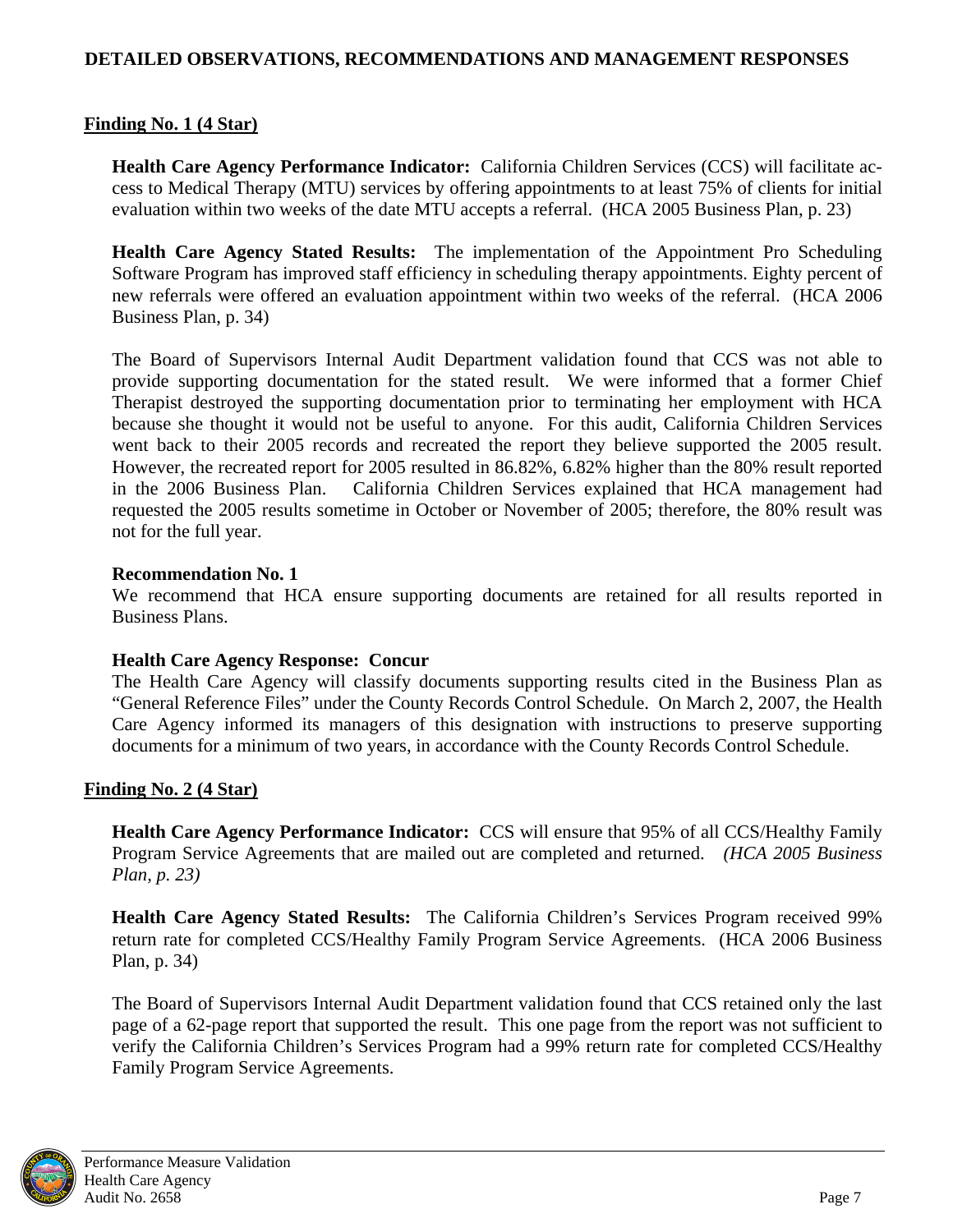#### **Recommendation No. 2**

We recommend HCA ensure all documentation supporting results reported in Business Plans are retained.

#### **Health Care Agency Response: Concur**

The Health Care Agency will classify documents supporting results cited in the Business Plan as "General Reference Files" under the County Records Control Schedule. On March 2, 2007, the Health Care Agency informed its managers of this designation with instructions to preserve supporting documents for a minimum of two years, in accordance with the County Records Control Schedule.

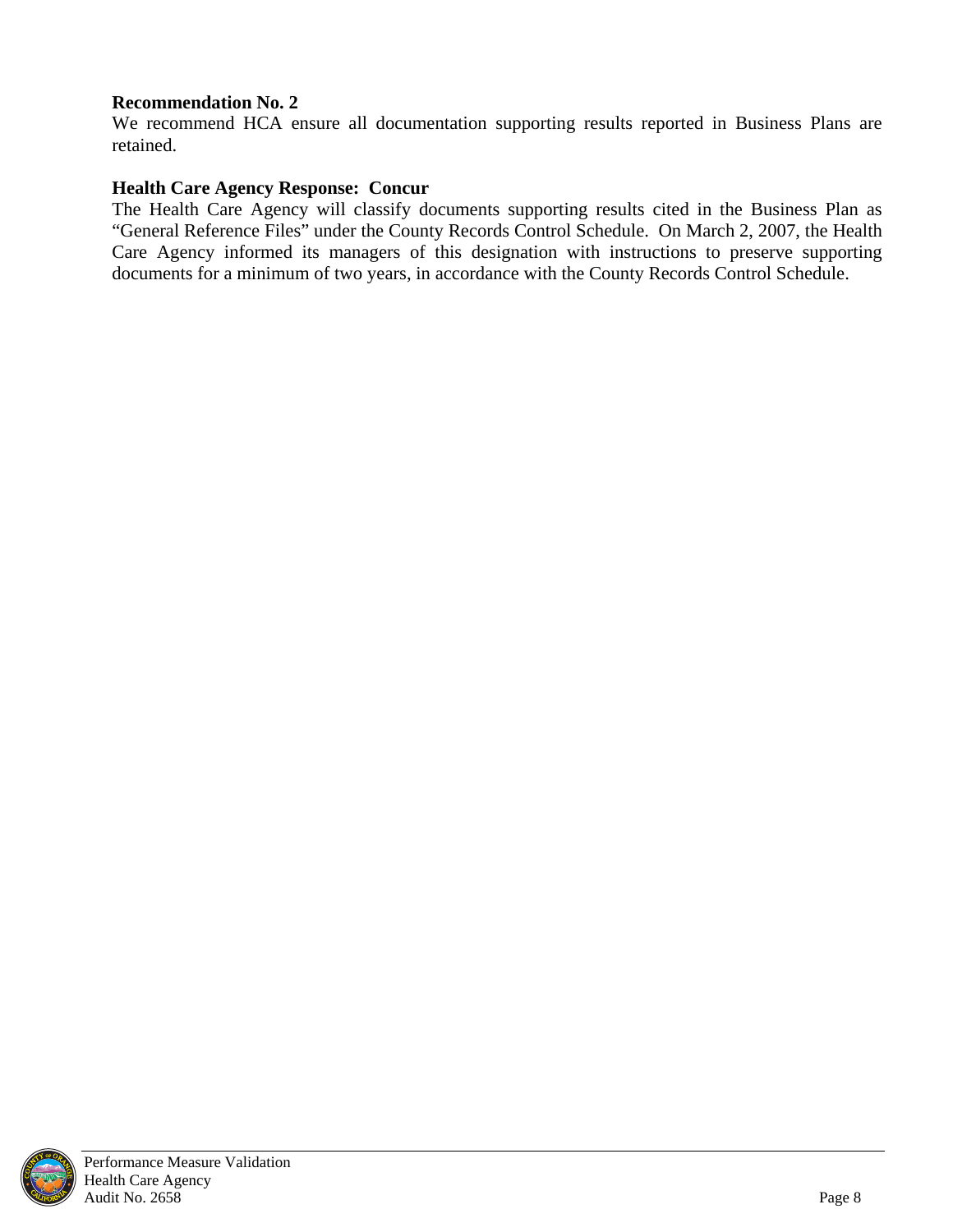<span id="page-12-0"></span> $0.4$  JEDDS A, POUGSON, BM, MN  $10^{12}$  COS COUNTY OF ORANGE **HEALTH CARE AGENCY** DAVID U. RHEY<br>ASSISTANT DITECTION OFFICE OF THE DIRECTOR  $\begin{array}{l} 324\, (1812\, 4191 \times 62) \\ 405\, 50\, 7^7\, 73\, 52\, 57\, 63\, 510 \\ 95\, (31\, 32)\, 64\, 74\, 74\, 55\, 56 \end{array}$ Excellence magnity Service Mirch 5, 2007 TO: Peret Hughes, Ph.D., CPA Director, Internal Audit SUBJECT: Performance Mcasine Validation - Audit No. 2658 The Health Care Agency has reviewed the Participanety Messers. Validation multi-of-the 2005, Performance Indicators included in the 2000 Burniers Plan. We are present that for 23 of 15 indicators torted. BCA was given a 5 Star raing. For the remaining two headstors lessed the Health Cum Agenty was given a 4 Star antig. To each of these 15 participants measures, the Health Cum.<br>Agency mot or executed the artificialize performance goal. In the two indicators mechanic a 4 Star oting, integral Audit staff inducted a programmation to approve the documentation supporting are performance mecanese. The Health Care Agency concars with your reconstitutional interrove documentation sundays for performance measures needed in the Business Pari. We will upply the County Records Control Schedule and retain the supporting documentation for at least form years as a General Reference of let Please such the attention an We approve<br>the increase the professionalism that your dail exhibited during the and<br>it process. If you nove additional information piesso contact me directly or David Thicsson. Cluef of<br>Quality Management in 834-7632. *DK June Postson* Director: ive or Attachment cet "Thomas G. Mask, County Sueca ive Officer William D. Mehoney, Deputy CEO<br>David Trussee, BCA

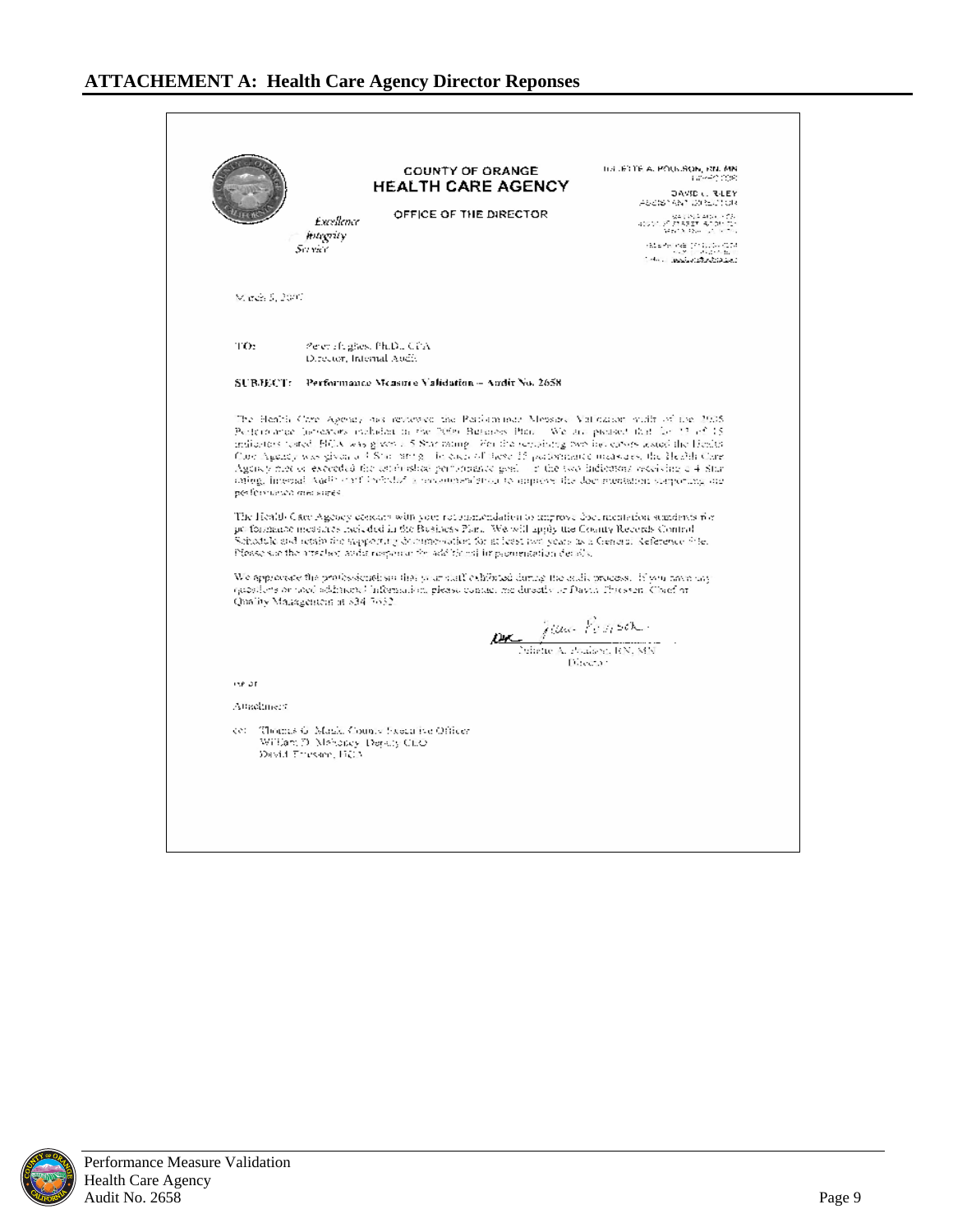#### Finding No. 1 (4 Star)

Health Care Agency Performance Indicator: Calchmia Children Services (CCS) will the linear ancess to Medical Therapy (MTC) services by offering appointments to at least 75% of mores for instal evaluation within two weeks of the date MTU accepts a referral. (HCA 2045 Business Plan, p. 23)

Health Care Agency Stated Results: The implementation of the Appointment Pro-Schereling Suffware Program has improved staff eithering in achelialing therapy agroup means. Toghty become of new referrals were offered an evaluation appointment within two weeks of the referral (HCA 2006 Business Plattin, 34).

The Beam of Supervisors Internal Andri Department validation found that CCN was not able to provide supporting documentation for the stated result. We were informed that a foreior Chief Thorspan descroyed the supporting decumentation prior to terminating iten employment with HCA because she thought it would not be useful to anyone. For this audit, California Children Services wont back to their 2005 records and recreated the report they hallowe supported the 3005 rossit. However, the recreated report for 2005, resulted in 86.82%. 6.82% higher form the 80% result reported in the 2006 Business Plum California Children Setvices explained that HCA management had requested the 2005 results sometime in Outdoor of November of 2005; therefore, the 80% result was not for the full year.

#### Recommendation No. 1

We recommendation that UCA ensure supporting documents are resulted for all resides reported in Business Piena

#### Health Care Agency Response: Concur

The Health Cate Agency will elassify decuments supporting results eited in the Business Plan in "Genetal Reference Fincs" ander the County Records Control Schedule - On March 2, 2007, the Health Circ Agency informed its municipals of this designation is the atstractions to preserve supporting documents for a minimum of two years, to accordance with the County Records County Schedule.

#### $frac{1}{2}$  No. 2 (4 Star)

Health Care Agency Performance Indicator: CCS will charte that 95% of 37 CCS Healthy Family Program Service representational and mailed out too resoluted and returned. (HCA 2003 Business Plan, p. 23)

Health Care Agency Stated Results: The Co forma Children's Services Program received 99% tening rate for completed COS/Hraltby Fability Program Service Agreements, (IICA 2006 Business Pian, n. 34)

The Board of Supervisors Incernal Audit Department vasifiation found that CCS returned enly the last page of a 62-bago report that supported the result. This are page from the report was not sufficient to verify the California California Services Paramichael a 999netural rate for completed CCS Healthy Success Program Service Agreements.